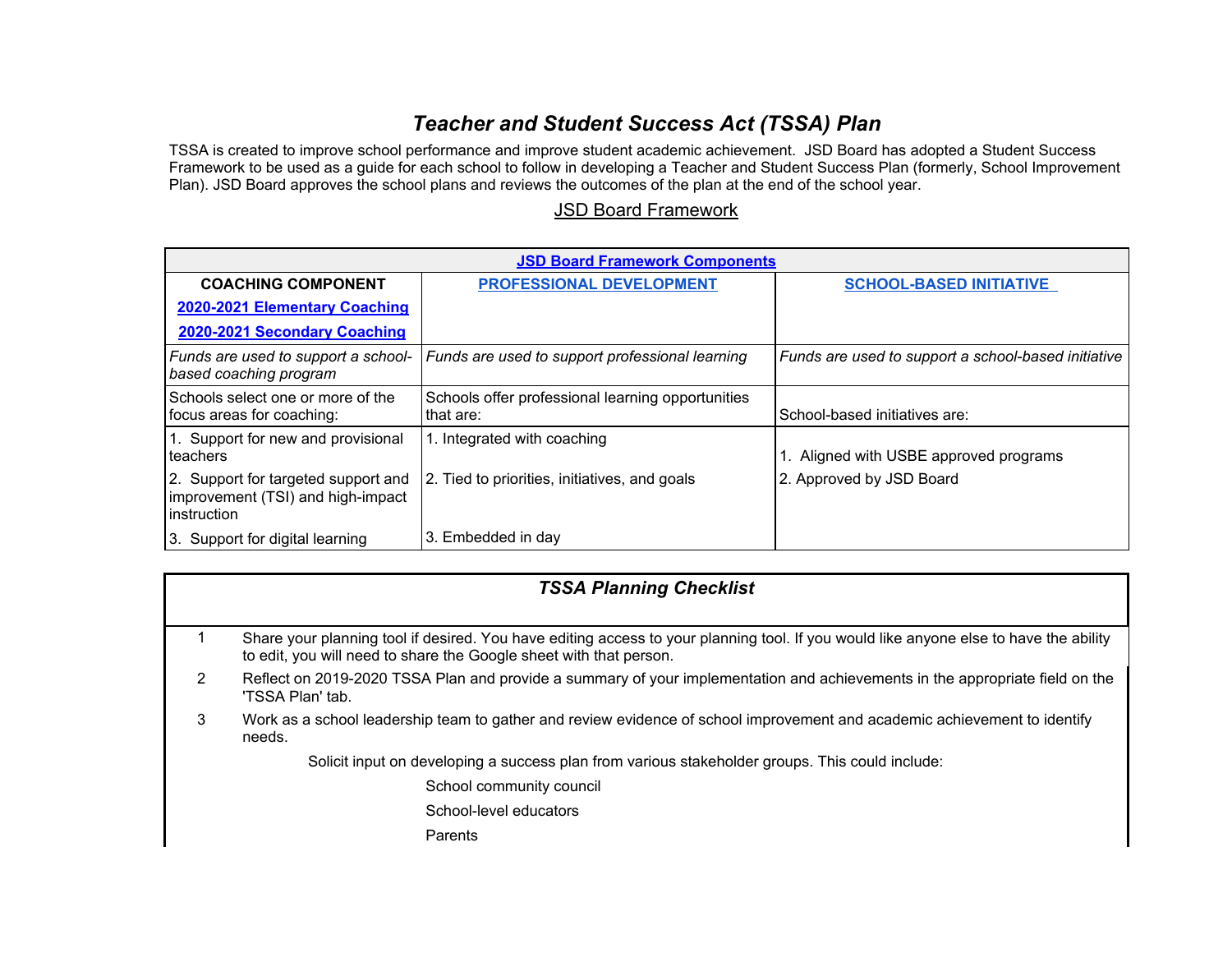**Students** 

School-level administrators

Possible data options:

JELL Framework (See tab)

[Data Gateway](https://datagateway.schools.utah.gov/)

[USBE Report Card](https://utahschoolgrades.schools.utah.gov/)

School Tabluea Data

Other School Data

Data Review Protocols

[Data Dive Protocol](https://drive.google.com/a/jordandistrict.org/file/d/1sNmg07T0do86-eO1h4fyXaoudKqBHLMF/view?usp=sharing) [What do you see? What do you make of it? Protocol](https://docs.google.com/document/d/1MNm3JzlLOfbg1MFbFEL03hR6O2Yjnt3uXeC50xDMo_0/edit?usp=sharing) [Problems of Practice Protocol](https://drive.google.com/a/jordandistrict.org/file/d/1S95wfiOnwiWI6thWEwWgGBZ0gGPBp5R5/view?usp=sharing)

- 4 Record information from the most recent USBE Report Card status in the yellow boxes on the 'TSSA PLAN' tab. Goals may be adjusted throughout the year, if necessary.
- 5 Based on school needs, determine school goal(s). Record goal in appropriate yellow box. Remember, the goal must be aligned with School Report Card categories.
- 6 TSI Schools -- Identify and record TSI subgroup(s) and year of designation. Complete a detailed data review with TSI Team that includes a root cause analysis that is student-centered. Focus on an area of need regarding student learning. Using the results of your root cause analysis, determine school goals. Create an action plan to meet the goal. Action plan should include steps for student support, staff collaboration, assessment and monitoring, coaching, and professional development.
- 7 Consider your school's plan for using Instructional Coaching to meet goals. (See Instructional Priorities document to align school goals, school priorities, and district priorities.) Record action steps for meeting school goals. Action plan should include steps for new teacher induction, literacy, and digital learning.
- 8 Consider your school's plan for using professional development to meet goals. Record action steps. Align professional development action steps with school goals and/or priorities and district goals and/or priorities. Action plan should include professional development for new teachers, professional development to increase literacy, and professional development to increase digital learning.
- 9 Consider school-based initiatives to help meet school goals. If your plan includes a school-based initiative, please work with your Administrator of Schools.
- 10 Complete the Budget Description Section based on a summary of all expenses in your TSSA plan. Each school's TSSA plan will be created in Skyward once this plan has been submitted.

Budget Considerations

The budget description section is intended to summarize all expenses in your TSSA plan.

Remember to plan for benefit costs on all wages (salaries, inservice, stipends, etc.) paid.

You may wish to use the provided worksheets to assist you with budget planning (see tabbed worksheets).